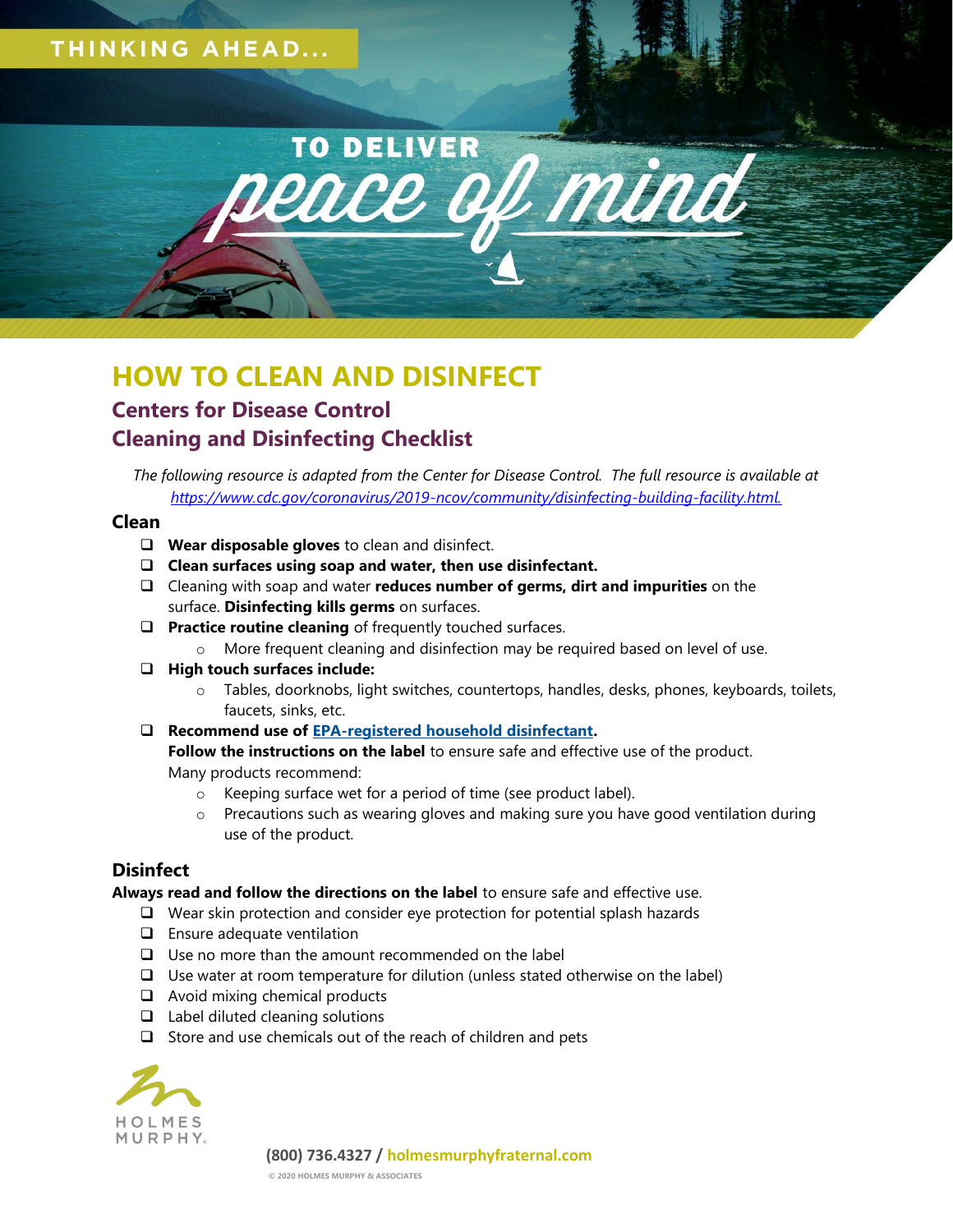

- ❑ You should never eat, drink, breathe or inject these products into your body or apply directly to your skin as they can cause serious harm.
- ❑ See EPA's 6 st[eps for Safe and Effective Disinfectant Use](https://www.epa.gov/pesticide-registration/six-steps-safe-effective-disinfectant-use)
- ❑ Special considerations should be made for people with asthma and they should not be present when cleaning and disinfecting is happening as this can trigger asthma exacerbations. Learn more about [reducing asthma triggers.](https://www.cdc.gov/asthma/reduce_triggers.html)
- ❑ **Diluted household bleach solutions may also be used** if appropriate for the surface.
	- o Check the label to see if your bleach is intended for disinfection and has a sodium hypochlorite concentration of 5%–6%. Ensure the product is not past its expiration date. Some bleaches, such as those designed for safe use on colored clothing or for whitening may not be suitable for disinfection.
	- $\circ$  Unexpired household bleach will be effective against coronaviruses when properly diluted. **Follow manufacturer's instructions** for application and proper ventilation. Never mix household bleach with ammonia or any other cleanser.

**Leave solution** on the surface for **at least 1 minute.**

o **To make a bleach solution**, mix: 5 tablespoons (1/3rd cup) bleach per gallon of room temperature water OR

4 teaspoons bleach per quart of room temperature water

- ❑ Bleach solutions will be effective for disinfection up to 24 hours.
- ❑ **Alcohol solutions with at least 70% alcohol may also be used.**

## **Soft surfaces**

For soft surfaces such as carpeted floor, rugs, and drapes

- ❑ **Clean the surface using soap and water** or with cleaners appropriate for use on these surfaces.
- ❑ **Launder items** (if possible) according to the manufacturer's instructions. Use the warmest appropriate water setting and dry items completely.

OR

- ❑ **Disinfect with an EPA-registered household disinfectant.** [These disinfectants](https://www.epa.gov/pesticide-registration/list-n-disinfectants-use-against-sars-cov-2) meet EPA's criteria for use against COVID-19.
- ❑ **[Vacuum as usual.](https://www.cdc.gov/coronavirus/2019-ncov/faq.html#Cleaning-and-Disinfection)**

## **Electronics**

For electronics, such as tablets, touch screens, keyboards, remote controls, and ATM machines

- ❑ Consider putting a **wipeable cover** on electronics.
- ❑ **Follow manufacturer's instruction** for cleaning and disinfecting.
	- o If no guidance, **use alcohol-based wipes or sprays containing at least 70% alcohol**. Dry surface thoroughly.

## **Laundry**

For clothing, towels, linens and other items:

- ❑ Launder items according to the manufacturer's instructions. Use the warmest appropriate water setting and dry items completely.
- ❑ **Wear disposable gloves** when handling dirty laundry from a person who is sick.
- ❑ Dirty laundry from a person who is sick can be washed with other people's items.



**(800) 736.4327 / holmesmurphyfraternal.com**

**© 2020 HOLMES MURPHY & ASSOCIATES**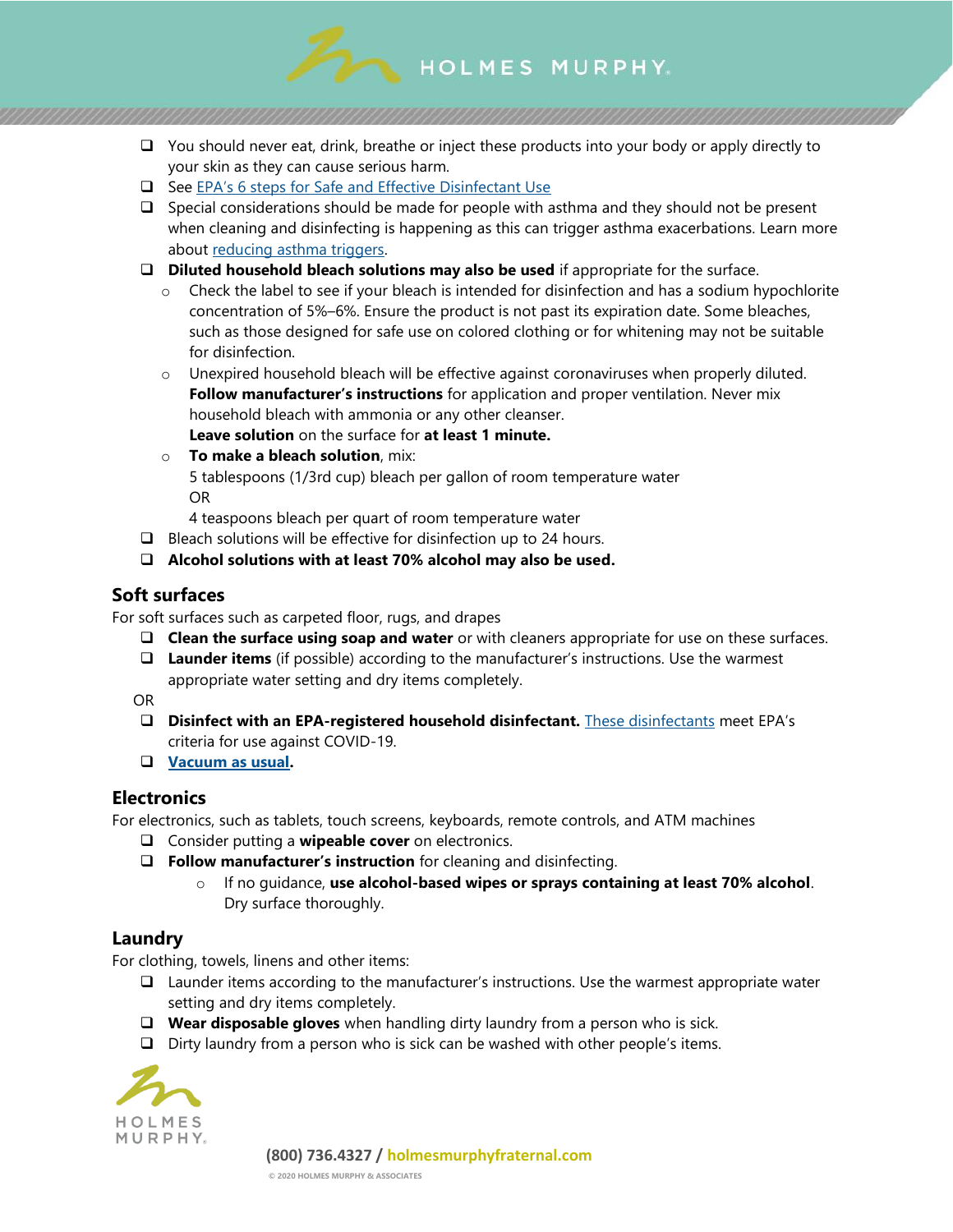

- ❑ **Do not shake** dirty laundry.
- ❑ Clean and **disinfect clothes hampers** according to guidance above for surfaces.
- ❑ Remove gloves, and wash hands right away.

## **Cleaning and disinfecting your building or facility if someone is sick**

- ❑ **Close off areas** used by the person who is sick.
- ❑ **Open outside doors and windows** to increase air circulation in the area.
- ❑ **Wait 24 hours** before you clean or disinfect. If 24 hours is not feasible, wait as long as possible.
- ❑ Clean and disinfect **all areas used by the person who is sick**, such as offices, bathrooms, common areas, shared electronic equipment like tablets, touch screens, keyboards, remote controls, and ATM machines.
- ❑ [Vacuum the space if needed.](https://www.cdc.gov/coronavirus/2019-ncov/faq.html#Cleaning-and-Disinfection) Use a vacuum equipped with high-efficiency particulate air (HEPA) filter, if available.
	- $\circ$  Do not vacuum a room or space that has people in it. Wait until the room or space is empty to vacuum, such as at night, for common spaces, or during the day for private rooms.
	- $\circ$  Wear disposable gloves to clean and disinfect. For soft (porous) surfaces such as carpeted floors or rugs, clean the surface with detergents or cleaners appropriate for use on these surfaces, according to the textile's label. After cleaning, disinfect with an appropriate EPAregistered disinfectant on [List N: Disinfectants for use against SARS-CoV-2.](https://www.epa.gov/pesticide-registration/list-n-disinfectants-use-against-sars-cov-2-covid-19) Soft and porous materials, like carpet, are generally not as easy to disinfect as hard and non-porous surfaces. EPA has listed a limited number of products approved for disinfection for use on soft and porous materials on List N. Follow the disinfectant manufacturer's safety instructions (such as wearing gloves and ensuring adequate ventilation), concentration level, application method and contact time. Allow sufficient drying time if vacuum is not intended for wet surfaces.
	- o Temporarily turn off in-room, window-mounted, or on-wall recirculation HVAC to avoid contamination of the HVAC units.
	- o Do NOT deactivate central HVAC systems. These systems tend to provide better filtration capabilities and introduce outdoor air into the areas that they serve.
	- $\circ$  Consider temporarily turning off room fans and the central HVAC system that services the room or space, so that particles that escape from vacuuming will not circulate throughout the facility.
- ❑ Once area has been **appropriately disinfected**, it **can be opened for use**.
- ❑ If **more than 7 days** since the person who is sick visited or used the facility, additional cleaning and disinfection is not necessary.
	- $\circ$  Continue routing cleaning and disinfection. This includes everyday practices that facilities normally use to maintain a healthy environment.

## **Cleaning and disinfecting outdoor areas**

- ❑ Outdoor areas, like **playgrounds in schools and parks** generally require **normal routine cleaning**, but **do not require disinfection.**
	- $\circ$  High touch surfaces made of plastic or metal, such as grab bars and railings should be cleaned routinely.
	- o Cleaning and disinfection of wooden surfaces (play structures, benches, tables) or groundcovers (mulch, sand) is not recommended.



**(800) 736.4327 / holmesmurphyfraternal.com**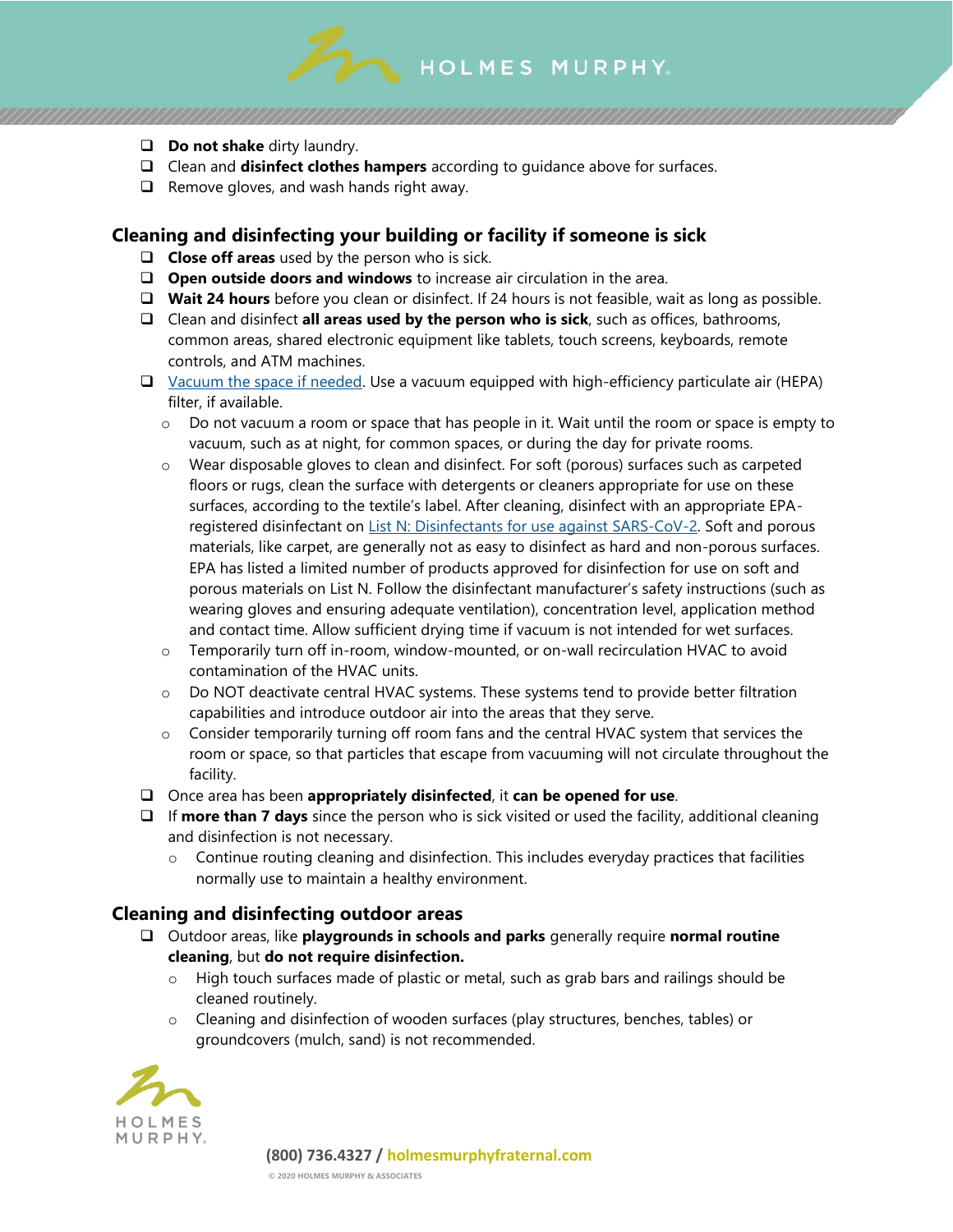

#### ❑ **Sidewalks and roads should not be disinfected.**

o Spread of COVID-19 from these surfaces is very low and disinfection is not effective.

### **When cleaning**

- ❑ **Regular cleaning personnel or members** can clean and disinfect community spaces.
	- Ensure they are trained on appropriate use of cleaning and disinfection chemicals.
- ❑ **Wear disposable gloves and gowns for all tasks in the cleaning process, including handling trash**.
	- o Additional personal protective equipment (PPE) might be required based on the cleaning/disinfectant products being used and whether there is a risk of splash.
	- $\circ$  Gloves and gowns should be removed carefully to avoid contamination of the wearer and the surrounding area.
- ❑ **Wash your hands often** with soap and water for 20 seconds.
	- o Always wash immediately after removing gloves and after contact with a person who is sick.
	- o Hand sanitizer: If soap and water are not available and hands are not visibly dirty, an alcohol-based hand sanitizer that contains at least 60% alcohol may be used. However, if hands are visibly dirty, always wash hands with soap and water.
- ❑ **Additional key times to wash hands** include:
	- o After blowing one's nose, coughing, or sneezing.
	- o After using the restroom.
	- o Before eating or preparing food.
	- o After contact with animals or pets.
	- $\circ$  Before and after providing routine care for another person who needs assistance.
- ❑ Keep **hand sanitizers** away from fire or flame
	- o See [FDA's Tips for Safe Sanitizer Use](https://www.fda.gov/consumers/consumer-updates/safely-using-hand-sanitizer) and [CDC's Hand Sanitizer Use Considerations](https://www.cdc.gov/handwashing/hand-sanitizer-use.html)

## **Additional considerations for employers**

- ❑ **Educate workers** performing cleaning, laundry, and trash pick-up to recognize the symptoms of COVID-19.
- $\Box$  Provide instructions on what to do if they develop [symptoms](https://www.cdc.gov/coronavirus/2019-ncov/about/symptoms.html) within 14 days after their last possible exposure to the virus.
- ❑ **Develop policies for worker protection and provide training** to all cleaning staff on site prior to providing cleaning tasks.
	- $\circ$  Training should include when to use PPE, what PPE is necessary, how to properly don (put on), use, and doff (take off) PPE, and how to properly dispose of PPE.
- ❑ Ensure workers are trained on the hazards of the cleaning chemicals used in the workplace in accordance with OSHA's Hazard Communication standard ([29 CFR 1910.1200.](https://www.osha.gov/laws-regs/regulations/standardnumber/1910/1910.1200)
- ❑ **Comply with OSHA's standards** on Bloodborne Pathogens [\(29 CFR 1910.1030\)](https://www.osha.gov/laws-regs/regulations/standardnumber/1910/1910.1030), including proper disposal of regulated waste, and PPE [\(29 CFR 1910.132\)](https://www.osha.gov/laws-regs/regulations/standardnumber/1910/1910.132).